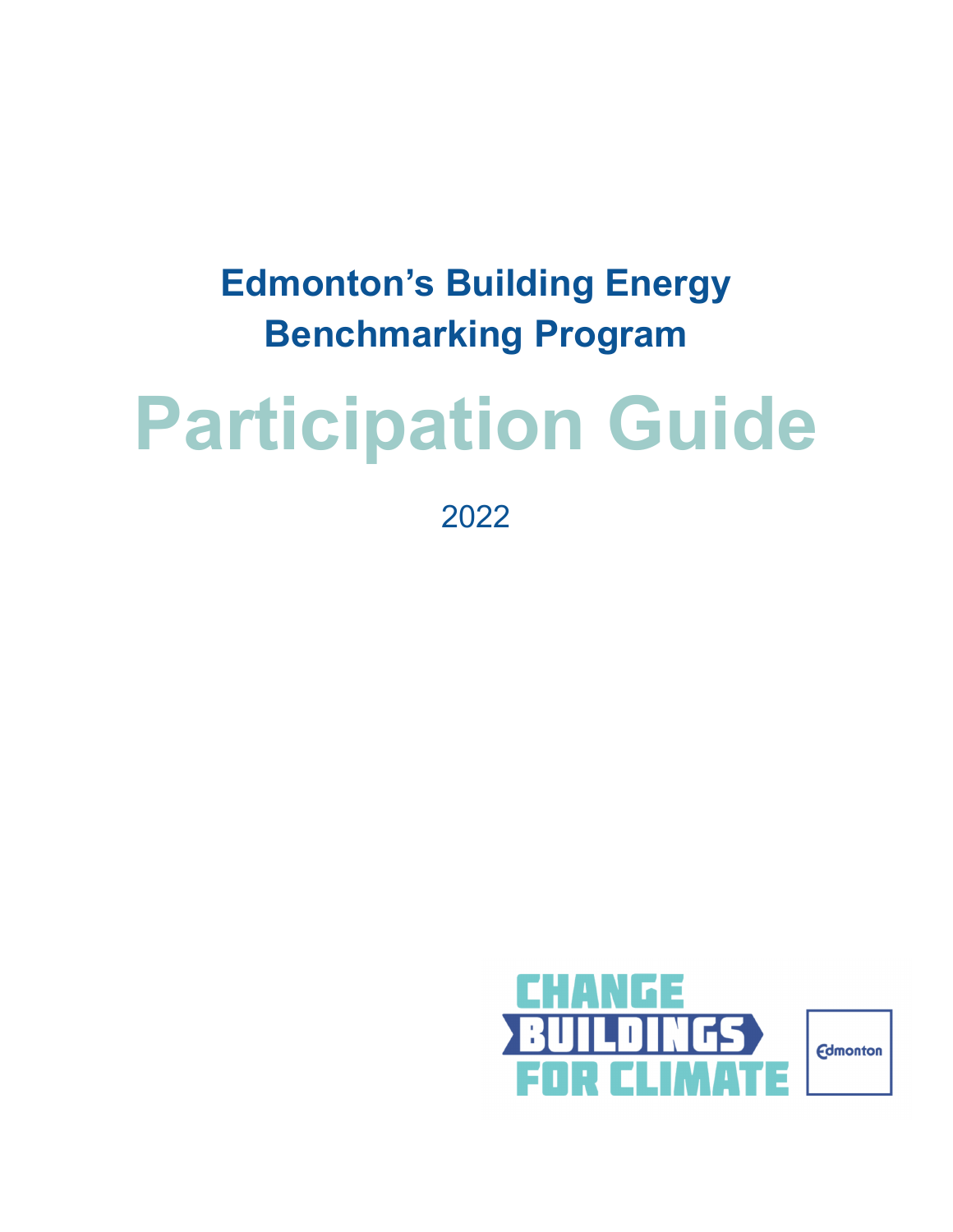Fdmonton

#### **INTRODUCTION**

The City of Edmonton has established a voluntary building energy benchmarking program that will lay the foundation for broader market transformation by providing building energy performance information to all interested stakeholders. Edmonton's Building Energy Benchmarking program aims to collect accurate, annual information on whole building energy performance across Edmonton's large building stock.

The information will be used to benchmark building energy performance across Edmonton's large buildings and direct energy efficiency improvements in buildings through the creation of an informationaction feedback loop with program participants. The goal of the program is to collect information on large building energy performance and provide it to interested stakeholders, a common approach that has demonstrated improved energy efficiency and significant greenhouse gas emissions reductions in 20+ cities in North America. For more information on the benchmarking program please visit the website at **[edmonton.ca/energybenchmarking](http://edmonton.ca/energybenchmarking)**.

Participation is open to any interested commercial, multi-residential, light industrial, and special purpose buildings that meet the following eligibility criteria:

- *Building Type* The building exists within Edmonton's city limits and falls within one of the City of Edmonton's property assessment categories
- $\bullet$  *Building Size* The building has a Gross Floor Area of greater than 1,000 ft<sup>2</sup>.
- *Eligibility of Industrial Buildings* The industrial buildings targeted for participation in the program are buildings that are classified under industrial business or light industrial zones by the City.

#### **PROGRAM OVERVIEW**

Edmonton's Building Energy Benchmarking program began as a 3 year pilot in June 2017. The program has been extended for Year 6. Annual feedback has and will continue to be collected and the program design will evolve through an evidence-based approach. The program encourages and supports building owners and managers to benchmark their energy performance over each calendar year.

This document serves as a **Participant Guide** that outlines the steps necessary to participate in Year 6 of the Program. It is intended as a step-by-step guide to simplify the participation process so that anyone can benefit from the program.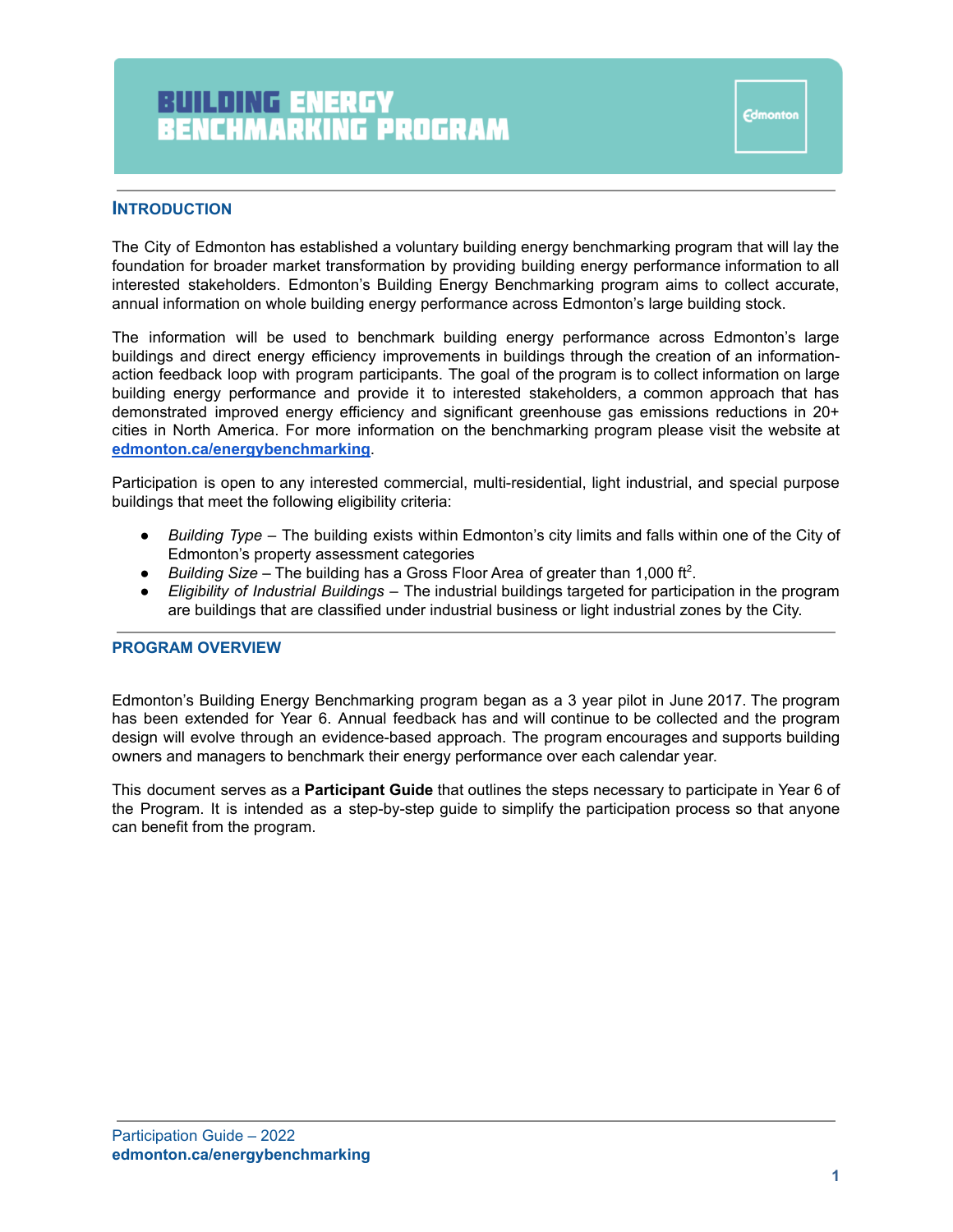#### **GETTING STARTED**

Participation in Edmonton's Building Energy Benchmarking Program has been made as simple as possible, and is intended to take very little time and effort on behalf of the program participants. All you will need to get started is:

- Identify which building(s) will be participating and get approval from the building owner to participate.
- Collect 12 months of natural gas and electricity utility bills for all utility meters located within the building (January 1, 2021 to Dec 31, 2021). If necessary, step 4 lists options available to access utility information.
- Certain basic building information (square footage, space type, occupancy information, etc)

Each participant is welcome to submit as many eligible buildings as they like, but will need to submit each building's data individually. Also, it is recommended that all participants attend an Information Session or Workshop to learn more about the program and to get help with data collection and submission

City of Edmonton hosted benchmarking support services provide one-on-one support for your data collection and submission to ENERGY STAR Portfolio Manager. For more information on these services and see the final page of this document or [edmonton.ca/energybenchmarking.](http://edmonton.ca/energybenchmarking)

#### **PARTICIPATION PROCESS OVERVIEW**

Participation should follow these 8 steps described below. Please note, steps 1 through 5 must be completed by the data submission deadline of **November 15, 2022.** All forms and supporting documents can be found at [edmonton.ca/energybenchmarking.](http://edmonton.ca/energybenchmarking)

#### **1. REGISTRATION & CONSENT**

The first step to participation is registering each building that will be participating in the program, using the Participant Registration & Consent Form. **The online registration deadline is October 15, 2022.**

This form is used to collect some basic information about you and the building(s) you are submitting. You may register as many as 20 buildings in a single registration form, but you will be asked to provide basic information about each individual building. Applicants will be notified of their eligibility, or reasons why they are not eligible to participate, shortly after the registration and consent forms are submitted online. The City will provide eligible participants with an email outlining next steps to participation.

This form also includes details about program participation that require building owner consent, including data management, privacy and provisions of disclosure. **This consent must be submitted in order for registration to be complete**. If you have questions, please contact the City of Edmonton.

#### **2. ENERGY STAR PORTFOLIO MANAGER**

[ENERGY](https://portfoliomanager.energystar.gov/pm/login.html?lang=en) STAR Portfolio Manager has been selected as the tool for energy benchmarking, reporting and disclosure for the Pilot. ENERGY STAR Portfolio Manager is a free, secure, web-based building energy benchmarking tool. The tool supports users in comparing building energy consumption and energy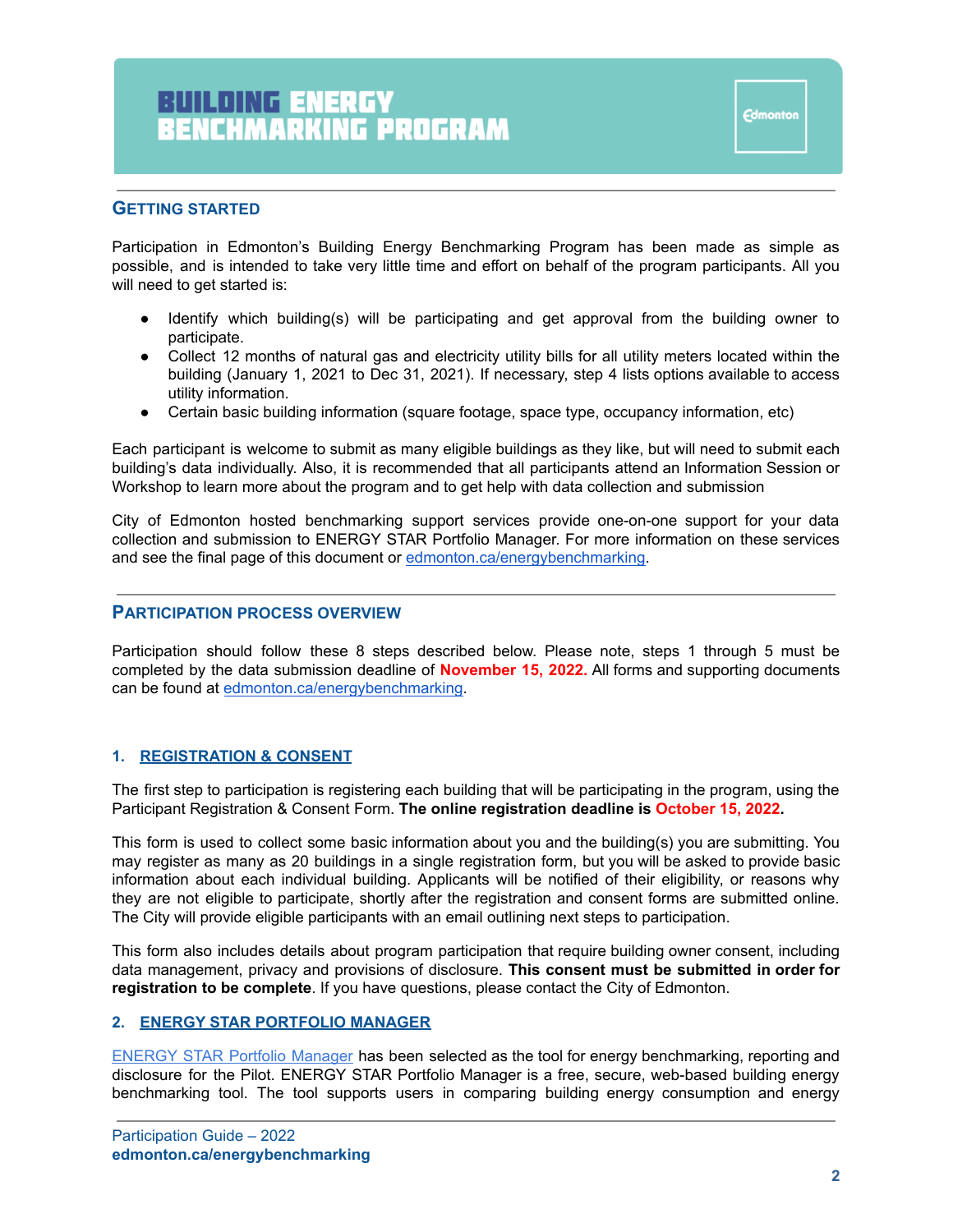performance metrics, as well as GHG emissions, for a single building or across a portfolio of buildings..

All participants need to have a Portfolio Manager account. Participants who do not currently use Portfolio Manager will need to create an account, while participants who already use Portfolio Manager can use their existing account. Creating an account is free and can be done on Portfolio [Manager's](https://www.nrcan.gc.ca/energy/efficiency/buildings/energy-benchmarking/3693) website and requires basic information such as organization name and contact.

For detailed instructions on using this online tool, please refer to the **ENERGY STAR Portfolio Manager Toolkit** located at edmonton.ca/energybenchmarking.

#### **3. DATA SUBMISSION**

You will now need to prepare and submit a building data profile within Portfolio Manager for every building that you registered in Step 1. A building data profile consists of building characteristics and energy use information that are used for benchmarking and calculating energy and GHG performance metrics. There are several steps required for you to set up each building within Portfolio Manager:

- 1. Sign into ENERGY STAR Portfolio Manager account
- 2. Configure the Property Set Up
- 3. Add Building Characteristics and Building Use Details
- 4. Add Energy Utility Meters

All data submissions should be prepared according to the instructions in Portfolio Manager. Guidance documents, definitions, and technical reference documents are available on Natural [Resources](https://www.nrcan.gc.ca/energy/efficiency/buildings/energy-benchmarking/update/15938) Canada's [website](https://www.nrcan.gc.ca/energy/efficiency/buildings/energy-benchmarking/update/15938) and within Portfolio Manager. The City will also provide assistance in preparing the data submission for any interested participant either with passive support (an online Technical Toolkit) or active support (an energy benchmarking workshop, ENERGY STAR Portfolio Manager workshops). For more information contact us or please see [edmonton.ca/energybenchmarking](http://edmonton.ca/energybenchmarking).

#### **4. ENERGY CONSUMPTION DATA COLLECTION**

Benchmarking building energy performance requires whole building utility data. Whole building data is defined as all energy consumed within the building as measured by all active energy utility meters located within the building. Whole building data is necessary for the accurate calculation of building energy benchmarking metrics in Portfolio Manager, including EUI (Energy Use Intensity) and GHGI (greenhouse gas intensity). Participants need to obtain building level utility data in order to complete the data submission required for the program. For Year 6 of the program, monthly utility data for the period of January 1, 2021 to December 31, 2021 must be collected and submitted to Portfolio Manager.

Where whole building data is not centrally aggregated for a single building, such as in many multiresidential buildings or commercial buildings where tenants have their own energy utility accounts, the information will need to be collected.

There are three tracks by which you can get whole building data, depending on your access to energy utility meter data.

#### **Track 1: Participant has access to all energy meter and consumption data:**

- You have access to the energy utility consumption for the whole building through your utility bills and/or existing arrangements with your utility provider and tenants.
- You enter the whole building's energy consumption into your Portfolio Manager account.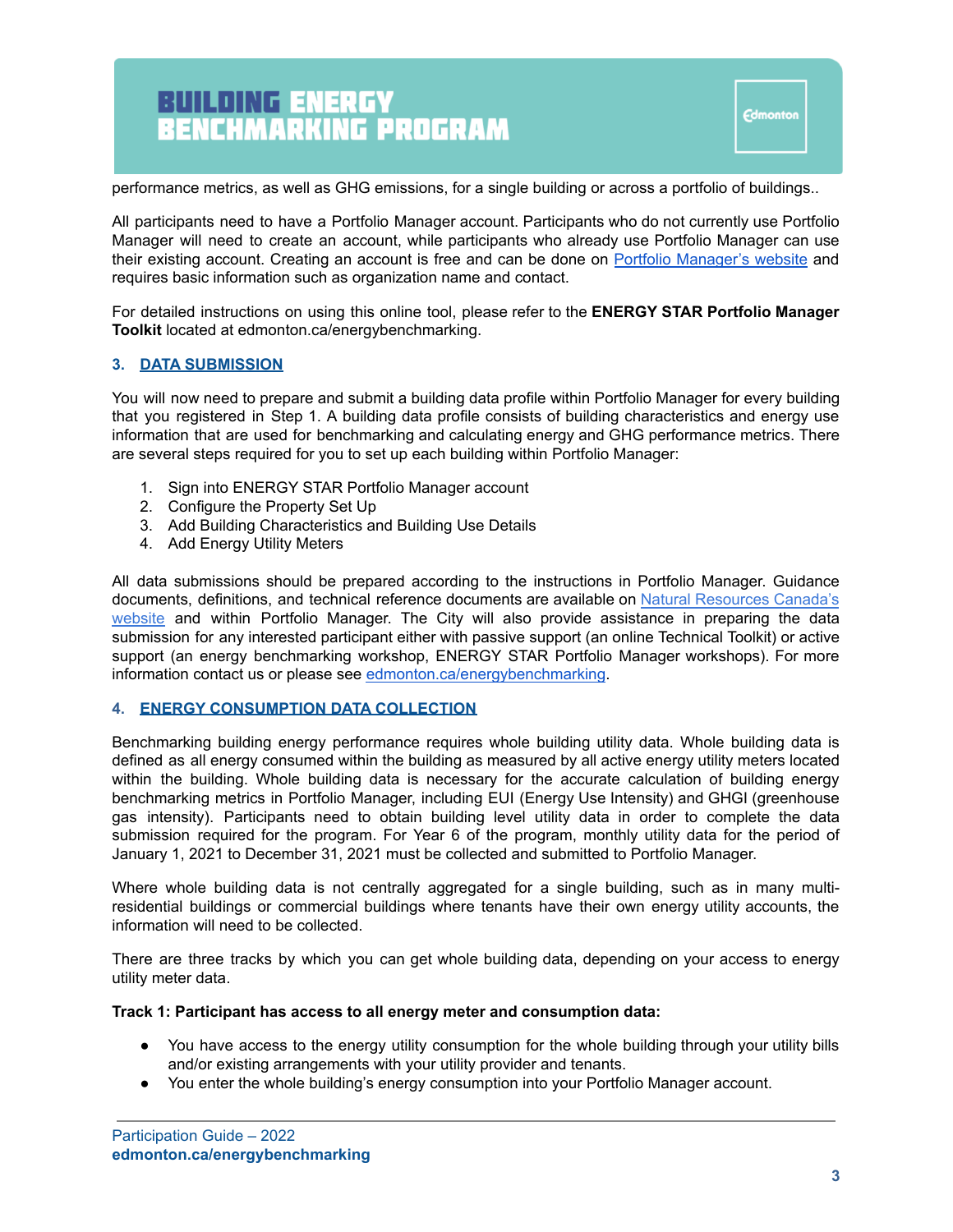#### **Track 2: Participant has tenants who are willing to share energy consumption data with the building owner or manager representative:**

- Aggregate building data can be compiled from you and your tenants' utility bills and entered into Portfolio Manager as multiple meters.
- $\bullet$  If you have consent from all tenants for 3<sup>rd</sup> party disclosure of their utility data, then you can request aggregated utility data directly from your electricity and gas utility companies. The 3<sup>rd</sup> party consent process is utility specific; as a result you will need to contact your utility retailer(s) for instructions. If you need assistance, please contact the City of Edmonton for help.

#### **Track 3: Participating building has more than 20 tenants and the building owner/manager wants to collect aggregated consumption data:**

- If you have more than 20 tenants within a specific building, then aggregated data can be provided to the building owner without individual tenant consent. This level of aggregation is considered large enough that consumption data can be shared while individual privacy is protected.
- Requests for aggregate building energy utility data will be coordinated by the City of Edmonton and obtained through a request to the applicable transmission & distribution utility company (EPCOR for electricity and ATCO Gas for natural gas). Participants interested in requesting whole building, aggregated electricity and natural gas data are asked to submit the following information to [energystar@edmonton.ca](mailto:energystar@edmonton.ca):
	- Building owner (name & company)
	- Energy utility type (electricity or natural gas)
	- Building address & Postal Code
	- Number of suites or tenants
	- Building type and space use (list all)
- The City will follow up and will request any necessary information to request the data.

No matter which method you use to obtain the whole building utility information, once you have it you can enter it into the Portfolio Manager for each individual building. In order for this step to be finished, all building specific data (including building characteristics and utility consumption) should be entered for each participating building resulting in a complete building profile(s).

#### **5. DATA SHARING**

Once data entry is complete, you are now ready to share the information with the City of Edmonton. It is important that this sharing takes place before the data submission deadline of **November 15, 2022**. Sharing occurs online, entirely within the Energy Star Portfolio Manager platform. You will receive a data request email from the City of Edmonton, inviting you to share your building information.

You will be asked to click on a link that will automatically prepare a draft report of your data to be shared with the *City of Edmonton – Energy Transition Unit* ENERGY STAR Portfolio Manager account. You will have the option to review your data prior to sharing.

Once you submit your data, congratulations! You have now successfully completed the participation process. You may be contacted by the City of Edmonton with questions about your submission, as part of their data verification procedures.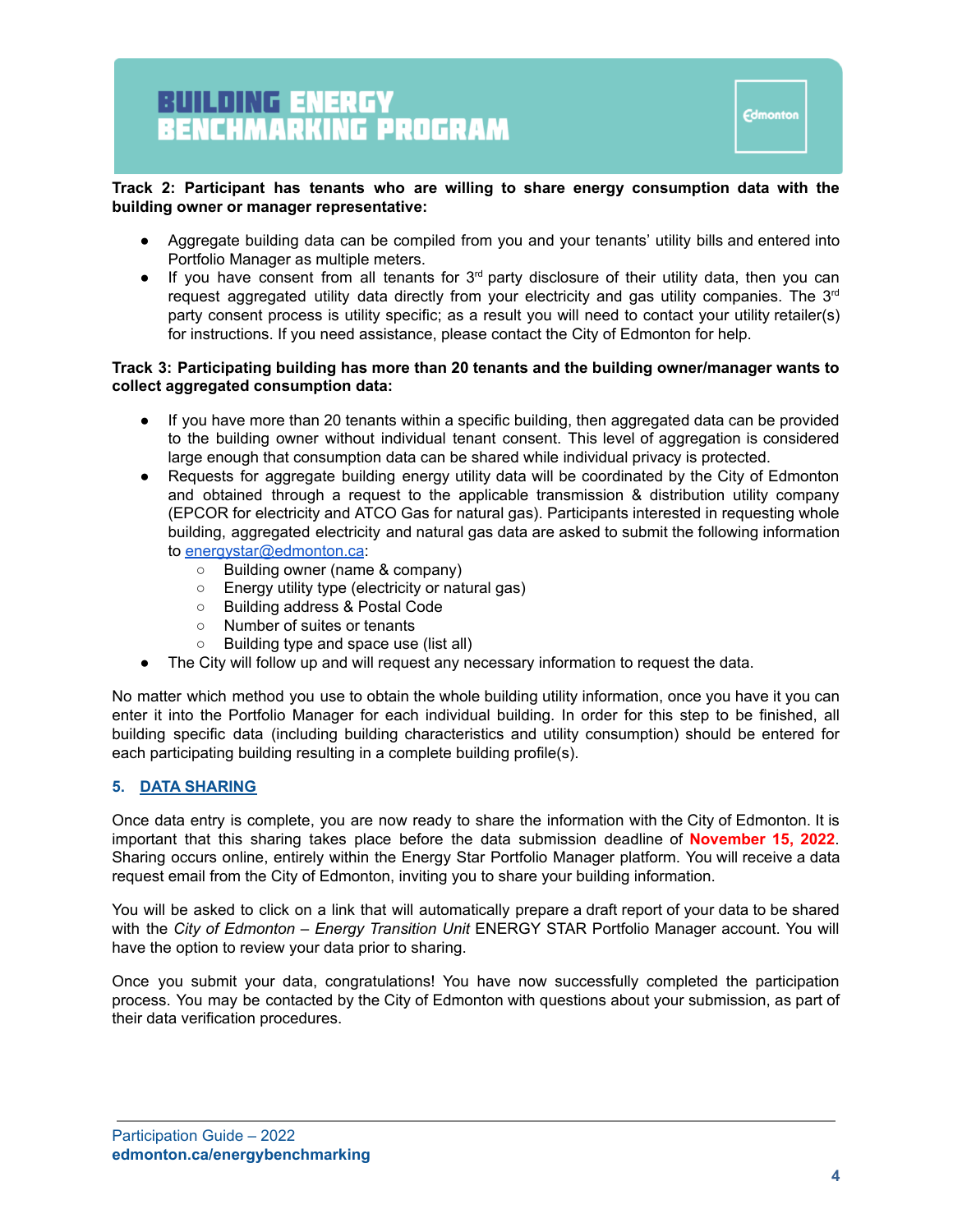#### **6. ENERGY AUDIT REBATE (OPTIONAL)**

Once data sharing is complete, you are eligible to apply for an energy audit incentive. The City of Edmonton will provide a one-time rebate of 50% of the total cost, up to \$10,000, per eligible building. A maximum of three rebates can be granted per owner or ownership group, as defined by the City of Edmonton at its sole discretion, each year to help cover the cost of an energy audit in participating buildings. This rebate does not directly incentivize participation in the program but rather encourages those who participate to "take the next step" to understand their energy use and act on the benchmarked energy information.

There are a limited number of commercial energy audit rebates available in 2022, and they will be distributed on a first come, first served basis. Comprehensive eligibility criteria can be found in the online application form, but generally the building must:

- Be a registered program participant, having submitted at least one year of performance data.
- Agree to participate in each remaining year of the program.
- Have an ASHRAE Level 2 energy audit (Energy Survey and Analysis) performed within the calendar year following the year of reported energy performance. For example, if the participant submitted 2021 energy consumption data then to be eligible for the financial incentive the audit would have to have taken place any time after January 1, 2022.
- Have the Audit Report be submitted to the City, along with proof of payment for audit services.
- Have the Audit Report be comprehensive and must meet certain criteria to ensure quality.

Participants interested in the energy audit grant are invited to complete a simple application form located at [edmonton.ca/energybenchmarking](http://edmonton.ca/energybenchmarking) by **November 30, 2022.**

#### **7. DATA VERIFICATION & ANALYSIS**

The City will access all shared building performance data through Portfolio Manager. Data analysis and verification will then be performed, followed by the preparation of benchmarking reports and determination of top performers. The data will be analyzed in two parts:

- **I.** *Summary Participation and Benchmarking Results* Aggregate results for all participating buildings be made public including:
	- Number of buildings
	- Total Gross Floor Area
	- Total Energy Usage
	- Total GHG Emissions
- **II.** *Benchmarking Metrics* Annual benchmarking results will be performed across all pilot program participants for the following metrics:
	- $\circ$  Site Energy Use Intensity (GJ/m<sup>2</sup>)
	- $\circ$  Weather Normalized Site EUI (GJ/m<sup>2</sup>) for buildings with multiple years of data reported
	- $\circ$  Source Energy Use Intensity (GJ/m<sup>2</sup>)
	- Total GHG Emissions (tonnes)
	- $\circ$  Site GHG Emissions Intensity (tonnes CO<sub>2</sub>e/m<sup>2</sup>)